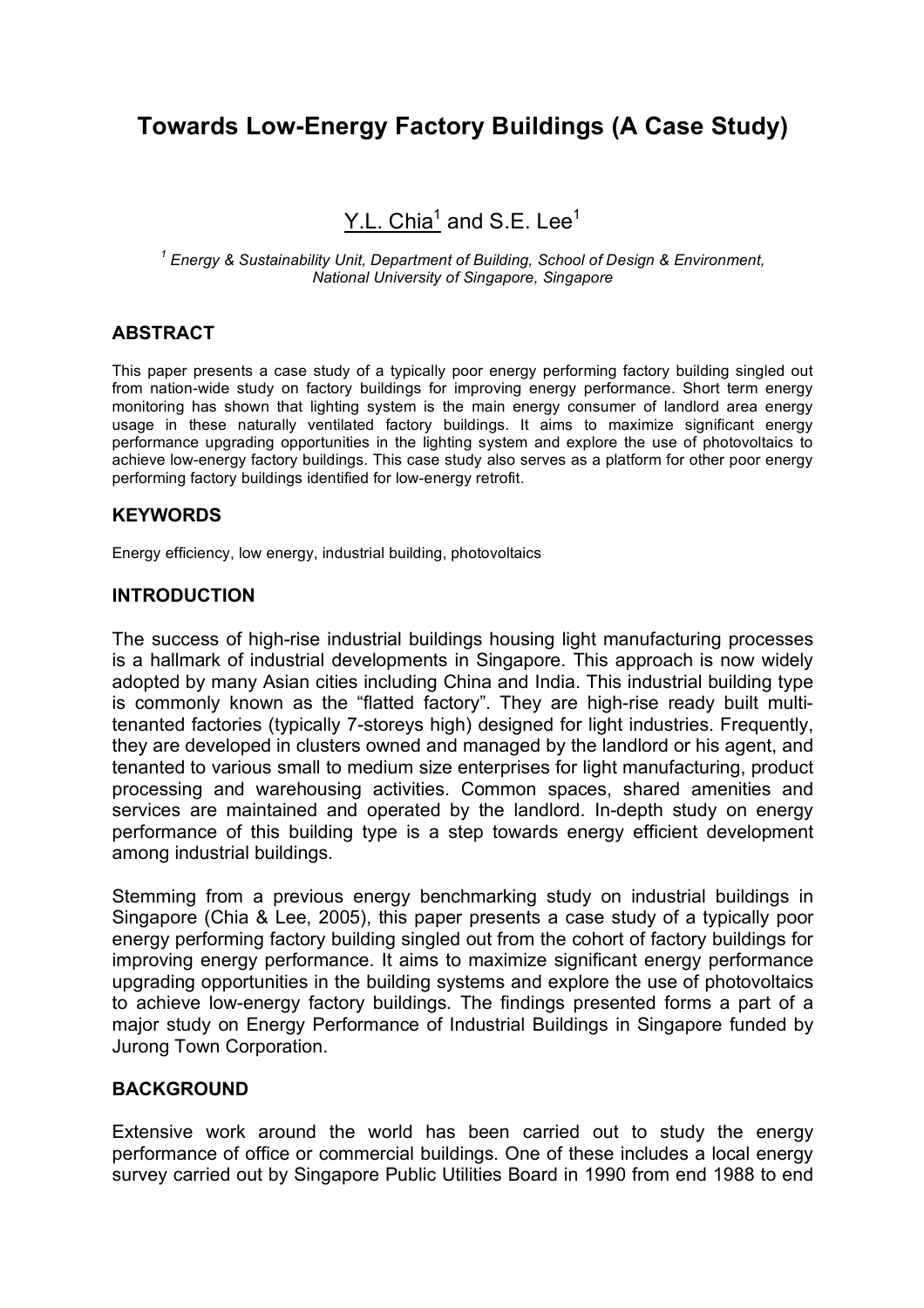1989 on 45 commercial buildings. In a recent study, Lee (2001) investigated 104 office buildings and developed a classification system to profile energy performance of office buildings in different performance levels. In the area of flatted factory buildings and with particular reference to the tropical context, there is no in-depth energy study conducted to date. Energy benchmarking studies conducted in the temperate region frequently focus on establishing process energy benchmarks by stage of production in the various industry sectors (NRCan, 2002; Industry, Science and Resources, 2000; Phylipsen et al, 2002), rather than examining the efficiency of the industrial building itself. In the case of flatted factories, the common spaces and amenities may be considered a major resource base similar to that of an industrial process or support services. It therefore requires careful study and benchmarking.

## **WHOLE BUILDING PERFORMANCE**

The flatted factory building under study is first classified based on the "Energy Smart Tool" developed by Energy Sustainability Unit (ESU), a nation-wide statistical-based benchmarking tool which can be used to track energy performance of non-process load in industrial buildings in Singapore (Chia & Lee, 2005). Based on the previous energy study by Chia & Lee on industrial buildings, one of the poor energy performing factory buildings is identified for in-depth investigation and prioritized for significant energy performance upgrading and retrofitting. The energy efficiency standing of the building under study, as compared to a group of similar buildings, a Class III building with energy use intensity (EUI) of 12.94 kWh/m<sup>3</sup>/year.

# **SYSTEM PERFORMANCE**

To understand the detailed energy consumption breakdown by end uses, short-term energy monitoring is introduced for the twelve selected buildings across various energy classes. From the short-term energy monitoring, the main energy consuming system is determined. TEM-1, which stands for true energy meter-1, is specially developed for the measurements by Schafer Automation (Germany) and National University of Singapore (NUS) is used to monitor energy consumption for one week. TEM-1, with accuracy up to ±2.2%, measures true current and voltage, and output true energy consumption in real-time; power factor and form factor (for non-sinusoid curves) are automatically taken into account by this method. Short term energy monitoring has shown that the lighting system and vertical transportation system are the two main energy consumers in these naturally ventilated factory buildings. The major controllable energy consumer is the lighting system so more emphasis will be placed on the retrofit and recommendations analysis to improve the lighting system performance.

# **LIGHTING UPGRADES**

The building under study currently uses T8 lamps conventional magnetic ballast. By replacing them with T5 lamps using electronic ballast, the energy savings of 17,082kWh can be achieved as demonstrated in Table 1. This works out to be an average reduction of 1,424kWh per month from the average monthly consumption of 15,389kWh, giving rise to about 10% energy savings. To attain low-energy factory buildings, other means needs to be explored. The following section presents the feasibility of harnessing solar energy to reduce the reliance on natural resources in a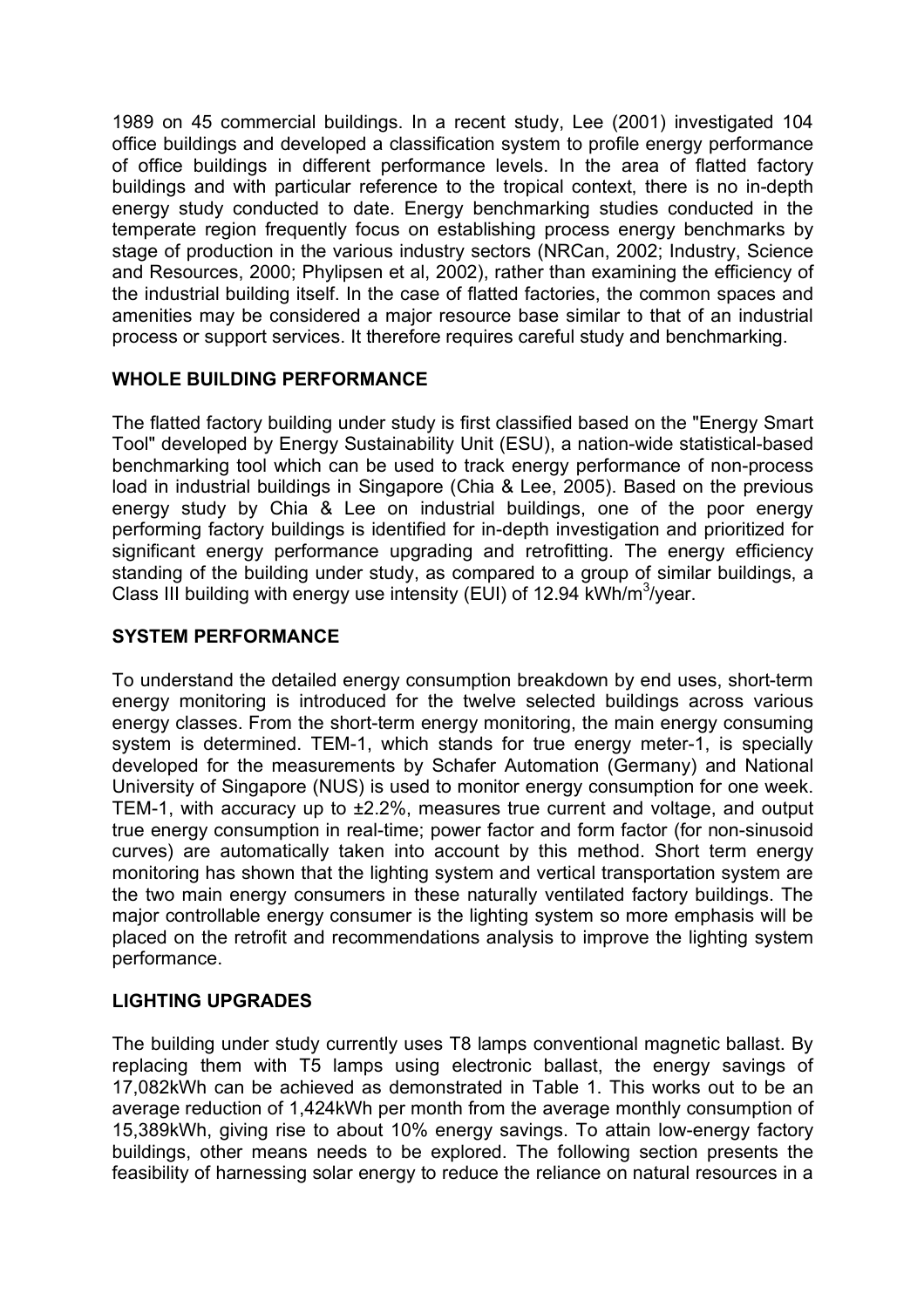tropical city like Singapore.

Table 1: Energy savings for replacing T8 lamps using conventional magnetic ballast with T5 lamps using electronic ballast for 1 x 18W fluorescent fitting

|     |                                                     | Calculation         |            | <b>Lighting System</b>         |                              |  |
|-----|-----------------------------------------------------|---------------------|------------|--------------------------------|------------------------------|--|
| s/n | Point of comparison                                 | formula             | Unit       | Conventional<br><b>Ballast</b> | Electronic<br><b>Ballast</b> |  |
| А   | No. of Luminaires                                   |                     | pcs        | 600                            | 600                          |  |
| в   | Configuration                                       |                     | w          | 1 x 18W                        | 1 x 14W                      |  |
| C   | Circuit wattage per<br>luminaire                    |                     | w          | 24                             | 17.5                         |  |
| D   | Annual hours burned                                 |                     | hrs        | 4380                           | 4380                         |  |
| Ε   | Total circuit wattage                               | $A \times C / 1000$ | KW.        | 14.40                          | 10.50                        |  |
| F   | Annual energy<br>consumed                           | $D \times E$        | <b>KWh</b> | 63,072                         | 45,990                       |  |
| G   | Average electricity tariff                          |                     | S\$/kWh    | D 21                           | 0.21                         |  |
| H   | Economic lamp life                                  |                     | hrs.       | 5000                           | 16000                        |  |
| T   | Lamp replacement cost<br>j/c lamp                   |                     | S\$        | 12                             | 20                           |  |
| J   | Annual energy costs                                 | <b>F</b> x G        | S\$        | 13,245.12                      | 9,657.90                     |  |
| Κ   | Annual lamp costs                                   | $AX$ D $X$ $V$ H    | S\$        | 6,307.20                       | 3.285.00                     |  |
| L   | Annual operating costs                              | $J + K$             | S\$        | 19,552.32                      | 12,942.90                    |  |
| м   | Annual savings                                      |                     | S\$        | Ω                              | 6,609.42                     |  |
|     | Saving as % of<br>conventional ballast<br>operation |                     | %          | 0                              | 34                           |  |

## **APPLICABILITY OF PHOTOVOLTAICS IN SINGAPORE**

#### **Solar Radiation in Singapore**

All of Singapore's electricity is produced with imported fossil fuels. Thus, in order to move a step forward towards a more self sufficient or sustainable city, a need to tap into the inexhaustible source of energy would seem to be a reasonable option.

As stated earlier that Singapore is located near to the Equator, the sunlight over the island can be considered vertical on a horizontal surface sometimes. Besides having a mean annual global radiation of 1627.9kWh/ m<sup>2</sup> more than 300 days of a year have their mean annual daily solar radiation greater than  $3kWh/m<sup>2</sup>$  which allows for efficient use of photovoltaics (Rao, 1987). However, one problem exists, that is, Singapore has a rather high percentage of cloud cover. On the other hand, this does not deny the fact that Singapore has a number of favourable conditions for the application of building- integrated photovoltaics.

The paramount consideration in photovoltaic design is the knowledge about the solar irradiance on a specific site. Therefore, hourly data will be necessary so as to consider the maximum and minimum radiation of a day, and also on a monthly basis. Data of more than 10 years will be used for this purpose.

Table 2 shows the mean daily global and diffuse solar radiation for clear and average days in Singapore; this is based on 10 years averages and is in MJ/m<sup>2</sup>/d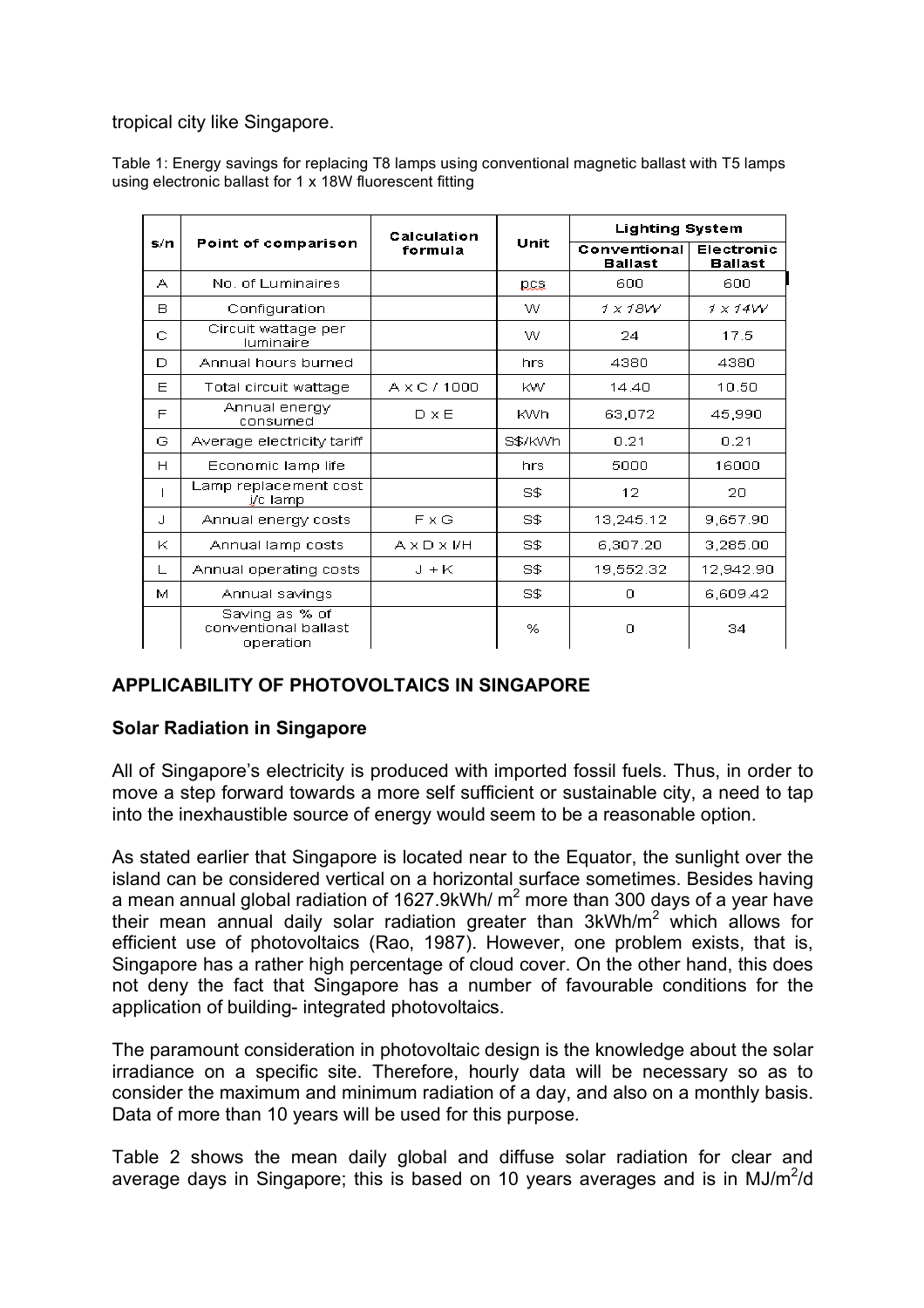(the original unit taken from the data by Rao, 1987). As shown, on clear days, the annual mean value of daily diffuse radiation is  $4.31 \text{MJ/m}^2$ /d. The diffuse component accounts for about 18% and 43% of the global radiation for clear days and average days respectively. Clear days are days with more than 9 hours of sunshine and those less than 3 hours of sunshine are considered overcast.

|                | Clear days                     |                                        |                                  | Average days                   |                                        |                                  |
|----------------|--------------------------------|----------------------------------------|----------------------------------|--------------------------------|----------------------------------------|----------------------------------|
| Month          | Global<br>MJ/m <sup>2</sup> /d | <b>Diffuse</b><br>MJ/m <sup>2</sup> /d | Ratio of<br>diffuse to<br>global | Global<br>MJ/m <sup>2</sup> /d | <b>Diffuse</b><br>MJ/m <sup>2</sup> /d | Ratio of<br>diffuse to<br>global |
| Jan            | 23.71                          | 4.18                                   | 0.176                            | 16.08                          | 6.85                                   | 0.426                            |
| Feb            | 25.09                          | 4.38                                   | 0.175                            | 17.5                           | 7.11                                   | 0.406                            |
| Mar            | 25.54                          | 4.48                                   | 0.176                            | 17.85                          | 7.18                                   | 0.402                            |
| Apr            | 24.69                          | 4.42                                   | 0.179                            | 16.85                          | 7.16                                   | 0.425                            |
| May            | 23.26                          | 4.28                                   | 0.184                            | 15.74                          | 6.77                                   | 0.43                             |
| Jun            | 22.53                          | 4.2                                    | 0.186                            | 15.62                          | 6.5                                    | 0.416                            |
| Jul            | 23.07                          | 4.25                                   | 0.184                            | 16.24                          | 6.58                                   | 0.405                            |
| Aug            | 24.41                          | 4.39                                   | 0.18                             | 16.06                          | 6.91                                   | 0.43                             |
| Sept           | 25.25                          | 4.47                                   | 0.177                            | 16.31                          | 7.14                                   | 0.438                            |
| Oct            | 24.83                          | 4.38                                   | 0.177                            | 16.12                          | 7.25                                   | 0.45                             |
| Nov            | 23.62                          | 4.22                                   | 0.179                            | 14.69                          | 7.17                                   | 0.488                            |
| <b>Dec</b>     | 22.93                          | 4.1                                    | 0.179                            | 13.72                          | 7                                      | 0.51                             |
| Annual<br>Mean | 24.08                          | 4.31                                   | 0.179                            | 16.06                          | 6.97                                   | 0.434                            |

Table 2: The mean daily global and diffuse solar radiation on a horizontal surface for clear and average days in Singapore (Rao, 1987)

To achieve the total solar radiation on a horizontal surface for a chosen day of a month, the unit MJ is converted into kWh (1kWh=3.6MJ) and only global solar radiation is considered. Refer Table 3 for total solar radiation on a horizontal surface in kWh/m<sup>2</sup> for clear and average days in Singapore.

Table 3: Total solar radiation on a horizontal surface in kWh/m2 for clear and average days in Singapore (Author's own)

| Month                         | Total For Clear days kWh/m2 | Total For Average days kWh/m <sup>2</sup> |  |
|-------------------------------|-----------------------------|-------------------------------------------|--|
| Jan                           | 6.59                        | 4.47                                      |  |
| Feb                           | 6.97                        | 4.86                                      |  |
| Mar                           | 7.09                        | 4.96                                      |  |
| Apr                           | 6.86                        | 4.68                                      |  |
| May                           | 6.46                        | 4.37                                      |  |
| Jun                           | 6.26                        | 4.34                                      |  |
| Jul                           | 6.41                        | 4.51                                      |  |
| Aug                           | 6.78                        | 4.46                                      |  |
| Sept                          | 7.01                        | 4.53                                      |  |
| Oct                           | 6.90                        | 4.48                                      |  |
| Nov                           | 6.56                        | 4.08                                      |  |
| Dec                           | 6.37                        | 3.81                                      |  |
| Average daily solar radiation | 6.69                        | 4.46                                      |  |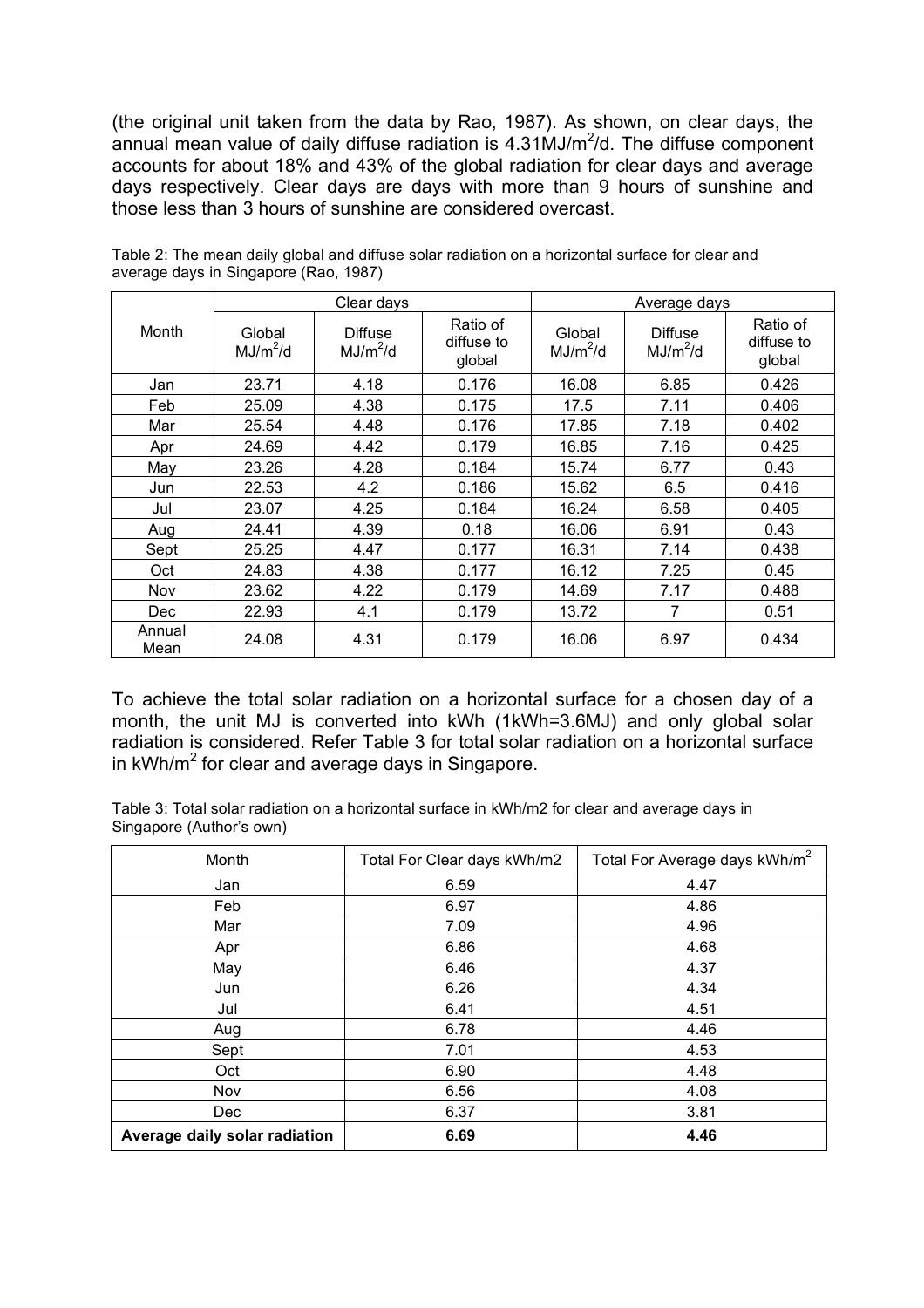#### **Integrating Photovoltaics in Industrial Buildings**

By performing energy-efficient lighting upgrades, energy consumption for the lighting system is reduced. To adequately meet the industrial landlord's low energy target, further reduction of energy consumption can be achieved by incorporating the use of photovoltaics (PV). Coupled with the gradual fall in the cost of photovoltaic panels, it is most promising to harness solar power in a tropical country with constant overhead sunlight all year round like Singapore. The feasibility of implementing PV systems in buildings in Singapore is examined from two aspects, (1) energy savings and (2) the economics (life-cycle costing) of introducing the photovoltaic system into the factory building.

Life Cycle Cost (LCC) is defined as the sum of the Present Worths (PWs) of all components in the PV system. LCC takes into account all costs associated with the PV system over its lifetime. LCC helps to determine if the choice is economical. To calculate the LCC, the following assumptions must be made.

#### *Assumptions*

- PV modules mounted horizontally on a roof to maximize solar radiation
- No self-shading/shading by surrounding buildings.
- 75W crystalline silicon modules, efficiency of 13% with area of 0.6324 $m^2$  is used
- Life span of PV system is 30 years
- Annual inflation rate (i) is 1% & Discount rate (d) is 10% in Singapore
- Roof space of 800  $m^2$
- A conservative value for average daily solar radiation of 4.46 kWh/  $m^2$  is used
- Cost of 75W PV module is S\$750 (price provided by local company)

#### *Energy Generated by PV system*

| Energy produced by PV systems per day                                           |       |
|---------------------------------------------------------------------------------|-------|
| $=$ surface area x 13% x average daily solar radiation                          | Egn 1 |
| $= 800 \text{ m}^2 \times 13\% \times 4.46 \text{ kWh/m}^2 = 463.84 \text{ kW}$ |       |
| Life Cycle Costing (LCC) of PV system                                           |       |
|                                                                                 |       |

#### Cost of PV modules = Number of modules on roof x S\$750 Eqn 2  $= (800 \text{ m}^2/0.6324 \text{ m}^2) \times \text{S} \$750 = \text{S} \$948.767$

Table 3: Life Cycle Costing of PV system

| <b>LCC of PV System</b>   |                                |                                  |                           |  |  |
|---------------------------|--------------------------------|----------------------------------|---------------------------|--|--|
| <b>Component</b>          | Initial Cost (C <sub>o</sub> ) | <b>Present Worth Factor (Pr)</b> | <b>Present Worth (PW)</b> |  |  |
| <b>PV Modules</b>         | S\$948,767                     |                                  | S\$948,767                |  |  |
| Inverter                  | S\$4,000                       |                                  | S\$4,000                  |  |  |
| Inverter 5 yr             | S\$4,000                       | 0.652594551                      | S\$2,610                  |  |  |
| Inverter 10 yr            | S\$4,000                       | 0.425879648                      | S\$1,704                  |  |  |
| Inverter 15 yr            | S\$4,000                       | 0.277926737                      | S\$1,112                  |  |  |
| Inverter 20 yr            | S\$4,000                       | 0.181373474                      | S\$725                    |  |  |
| Inverter 25 yr            | S\$4,000                       | 0.118363341                      | S\$473                    |  |  |
| <b>Annual Maintenance</b> | S\$100                         | 10.35538107                      | S\$1,036                  |  |  |
| <b>LCC</b>                |                                |                                  | S\$960,427                |  |  |